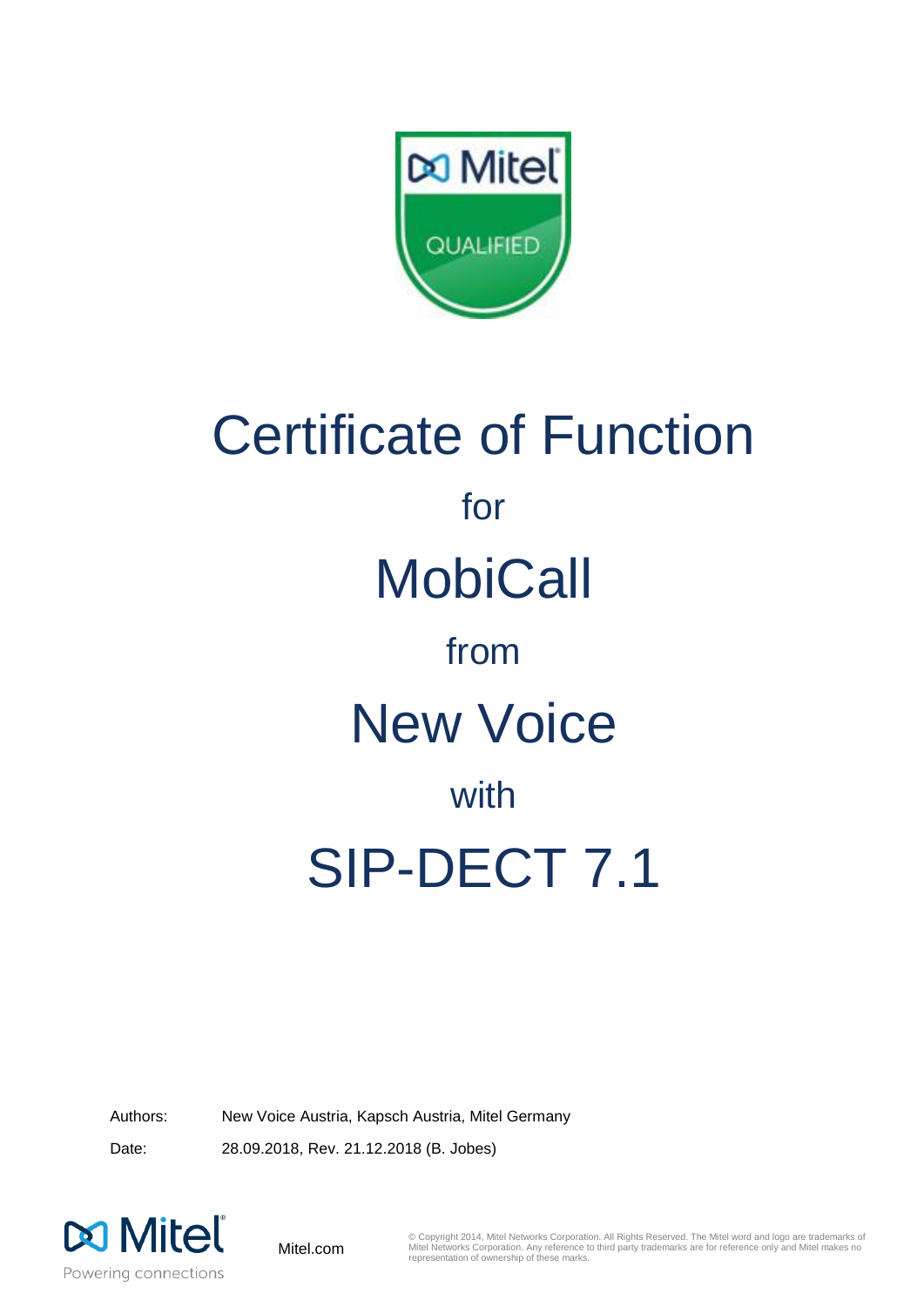# **CONTENTS**

| 1                       |       |  |
|-------------------------|-------|--|
|                         | 1.1   |  |
|                         | 1.2   |  |
|                         | 1.2.1 |  |
|                         | 1.2.2 |  |
|                         | 1.2.3 |  |
|                         | 1.3   |  |
|                         |       |  |
| $\overline{2}$          |       |  |
|                         | 2.1   |  |
|                         | 2.2   |  |
|                         | 2.3   |  |
| $\overline{3}$          |       |  |
|                         | 3.1   |  |
|                         | 3.1.1 |  |
|                         | 3.1.2 |  |
|                         | 3.2   |  |
|                         | 3.3   |  |
|                         | 3.4   |  |
|                         | 3.5   |  |
|                         |       |  |
| $\overline{\mathbf{4}}$ |       |  |
|                         | 4.1   |  |
|                         | 4.2   |  |
| 5                       |       |  |
|                         | 5.1   |  |
|                         | 5.2   |  |
|                         | 5.3   |  |
|                         | 5.4   |  |
|                         |       |  |
| 6                       |       |  |
|                         | 6.1   |  |
|                         | 6.1.1 |  |
| $\overline{7}$          |       |  |
|                         | 7.1   |  |
|                         | 7.2   |  |
|                         | 7.2.1 |  |
|                         | 7.2.2 |  |
|                         |       |  |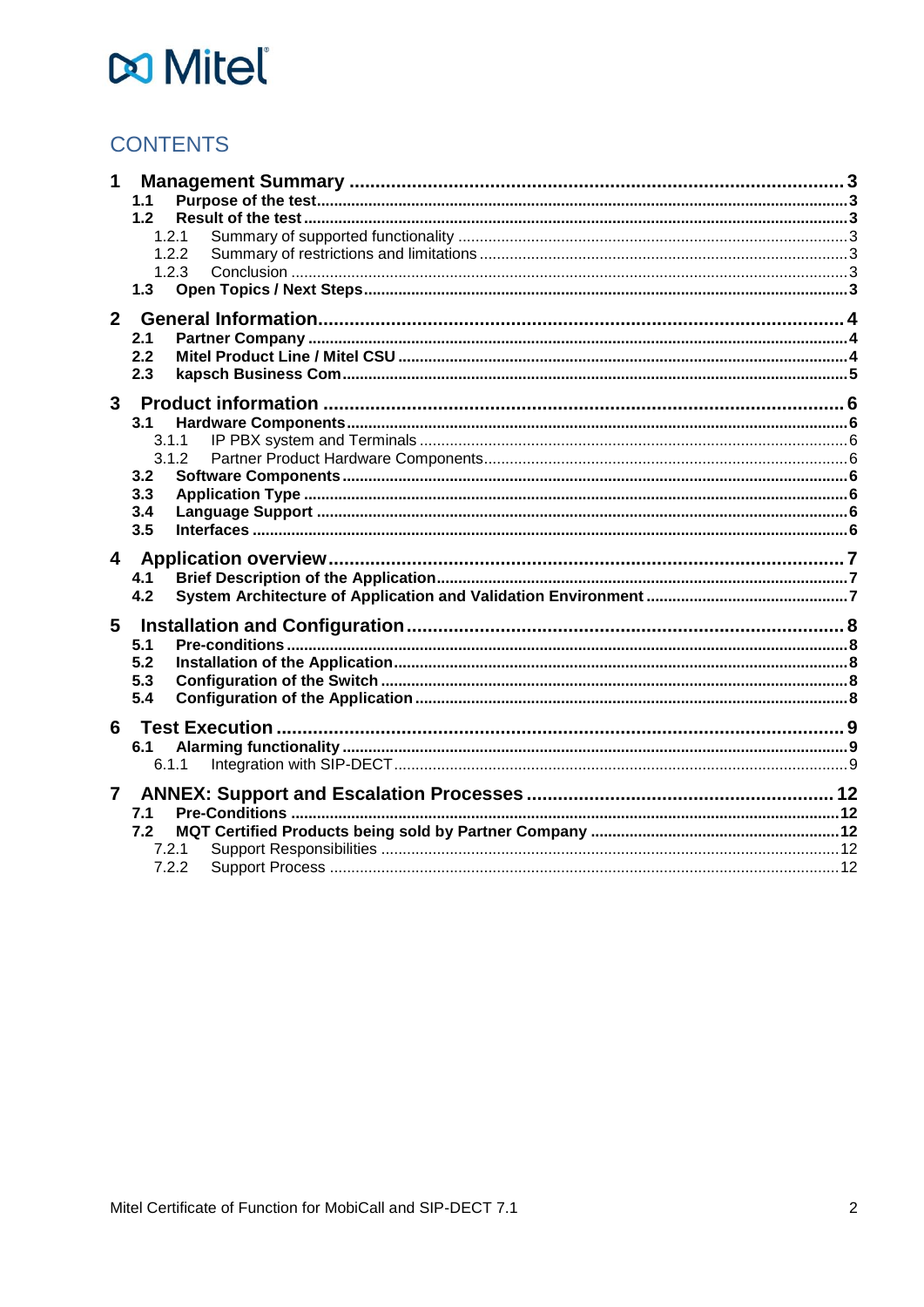#### <span id="page-2-0"></span>1 MANAGEMENT SUMMARY

#### <span id="page-2-1"></span>1.1 PURPOSE OF THE TEST

The purpose is validating the interoperability of the MobiCall Alarm Server from New Voice and SIP-DECT

### <span id="page-2-2"></span>1.2 RESULT OF THE TEST

#### <span id="page-2-3"></span>1.2.1 SUMMARY OF SUPPORTED FUNCTIONALITY

MobiCall functionality via SIP-DECT

### <span id="page-2-4"></span>1.2.2 SUMMARY OF RESTRICTIONS AND LIMITATIONS

No known restrictions

#### <span id="page-2-5"></span>1.2.3 CONCLUSION

| <b>TEST RESULT</b>              | DECISION CRITERIA FOR CATEGORIZING THE TEST RESULT |
|---------------------------------|----------------------------------------------------|
| $\bowtie$<br>fully acceptable   |                                                    |
| acceptable with<br>restrictions |                                                    |
| not acceptable                  |                                                    |

# <span id="page-2-6"></span>1.3 OPEN TOPICS / NEXT STEPS

No open topics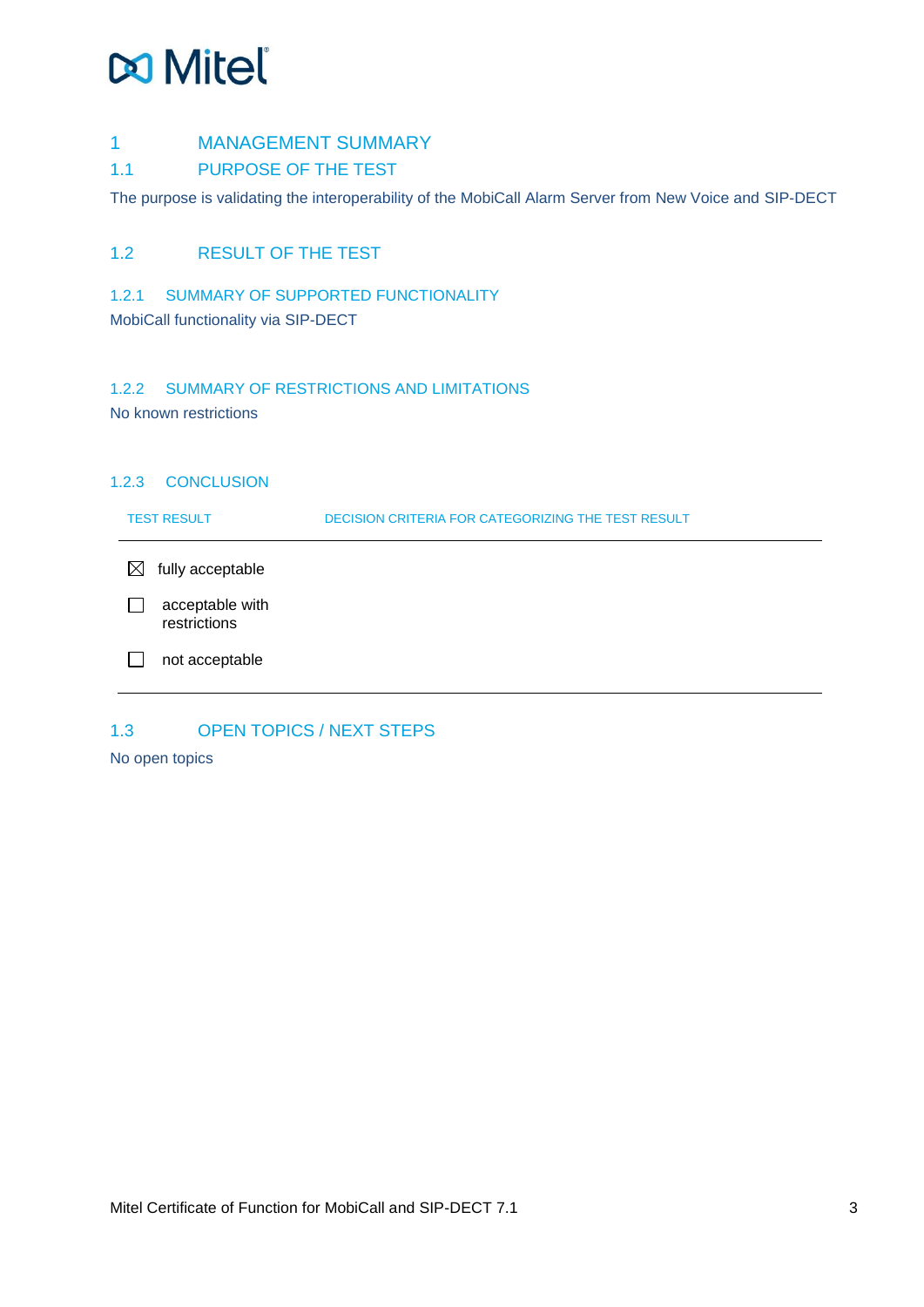# <span id="page-3-0"></span>2 GENERAL INFORMATION

# <span id="page-3-1"></span>2.1 PARTNER COMPANY

| <b>COMPANY NAME:</b>    | <b>New Voice</b>          |
|-------------------------|---------------------------|
| <b>COMPANY ADDRESS:</b> | Paschinger Straße 59/3    |
|                         | A-4060 Leonding           |
| <b>CONTACT PARTNER</b>  |                           |
| <b>NAMF</b>             | Johannes N. Jungreithmayr |
| <b>TFI</b>              | +43 664 130 5440          |
| <b>E-MAIL</b>           | jungreithmayr@newvoice.at |
| <b>ROLE</b>             | Head of Austria           |
| <b>CONTACT PARTNER</b>  |                           |
| <b>NAME</b>             | Jürgen Blaha              |
| <b>TEL</b>              | +43 664 8861 3920         |
| <b>E-MAIL</b>           | blaha@newvoice.at         |
| <b>ROLE</b>             | Sales and Marketing       |
| <b>CONTACT PARTNER</b>  |                           |
| <b>NAME</b>             | Ekrem Ajdinovic           |
| <b>TEL</b>              |                           |
| <b>E-MAIL</b>           | ajdinovic@newvoice.ch     |
| <b>ROLE</b>             | Development               |
| <b>SUPPORT HOTLINE</b>  |                           |
| TEL:                    | +41 58 750 1111           |
| E-MAIL:                 | support@newvoice.ch       |

# <span id="page-3-2"></span>2.2 MITEL PRODUCT LINE / MITEL CSU

| <b>COMPANY NAME:</b>    | <b>Mitel Deutschland GmbH</b>   |
|-------------------------|---------------------------------|
| <b>COMPANY ADDRESS:</b> | Zeughofstrasse1<br>10997 Berlin |
| <b>CONTACT PARTNER</b>  |                                 |
| <b>NAME</b>             | Steffen Wenzlawek               |
| <b>TEL</b>              | +49 30 6104 3261                |
| <b>E-MAIL</b>           | steffen.wenzlawek@mitel.com     |
| <b>ROLE</b>             | <b>Consultant Design DACH</b>   |
| <b>SUPPORT HOTLINE</b>  |                                 |
| TEL:                    | 0900 111 315                    |
| E-MAIL:                 |                                 |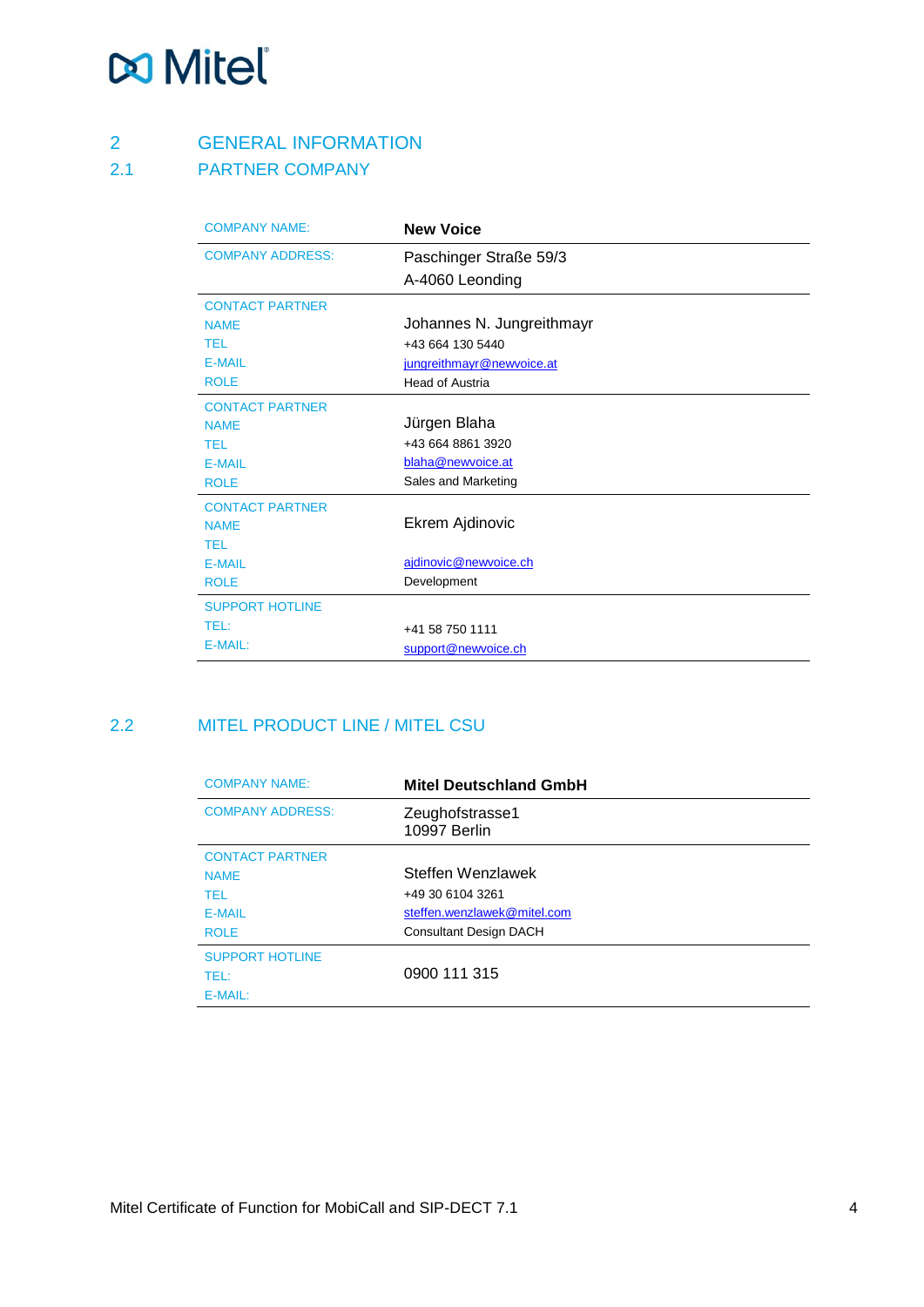### <span id="page-4-0"></span>2.3 KAPSCH BUSINESS COM

| <b>COMPANY NAME:</b>    | <b>Kapsch Business COM (Austria)</b>               |  |
|-------------------------|----------------------------------------------------|--|
| <b>COMPANY ADDRESS:</b> | Kornstrasse16<br>A-4060 Leonding                   |  |
| <b>CONTACT PARTNER</b>  |                                                    |  |
| <b>NAMF</b>             | Robert Kneidinger                                  |  |
| TFL                     | +43 50 811 7185                                    |  |
| <b>F-MAIL</b>           | Robert.Kneidinger@kapsch.net                       |  |
| <b>ROLE</b>             | ICT Delivery Applications Salzburg & Upper Austria |  |
| <b>SUPPORT HOTLINE</b>  |                                                    |  |
| TFL:                    |                                                    |  |
| $E-MAIL:$               |                                                    |  |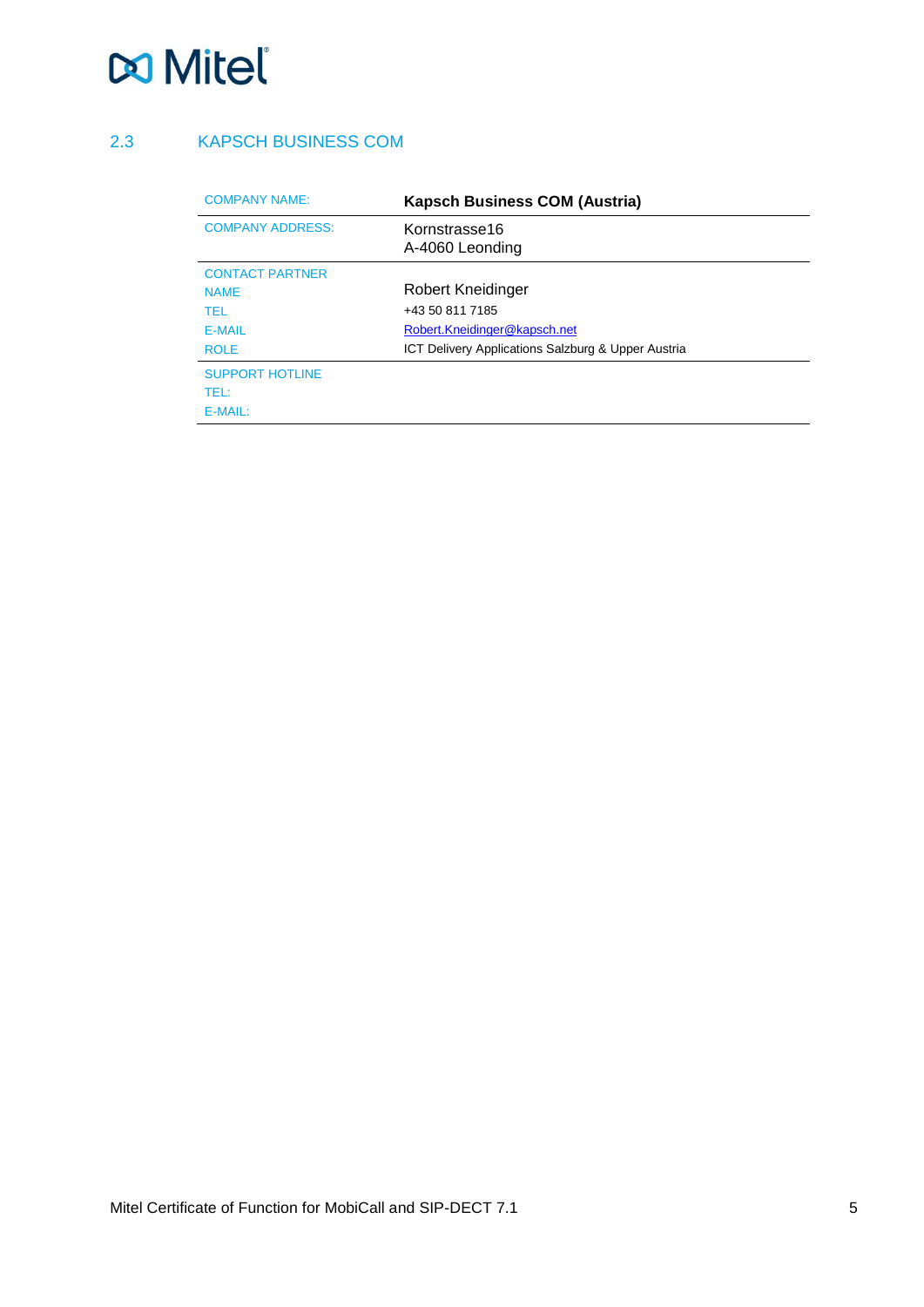### <span id="page-5-0"></span>3 PRODUCT INFORMATION

<span id="page-5-1"></span>3.1 HARDWARE COMPONENTS

#### <span id="page-5-2"></span>3.1.1 IP PBX SYSTEM AND TERMINALS

MiVoice MX-ONE with SIP-DECT terminals 622 & 632 (Firmware 7.0 SP11)

#### <span id="page-5-3"></span>3.1.2 PARTNER PRODUCT HARDWARE COMPONENTS

The Alarm server hardware is a HP DL380 Gen7 (Win Server 2016).

### <span id="page-5-4"></span>3.2 SOFTWARE COMPONENTS

| <b>PRODUCT</b><br><b>NAMF</b> | <b>PRODUCT</b><br><b>SW VERSION</b> | <b>COMMUNICATION SYSTEM</b><br><b>NAME</b> | <b>COMMUNICATION SYSTEM</b><br><b>SW VERSION</b> |
|-------------------------------|-------------------------------------|--------------------------------------------|--------------------------------------------------|
| MobiCall                      | V8 2 2                              | MiVoice MX-ONE                             | R6.3 SP2                                         |
| MobiCall AXI                  | 3.4.7.1142                          | Mitel SIP DECT                             | 7.1 CK14                                         |

# <span id="page-5-5"></span>3.3 APPLICATION TYPE

Alarm Server

### <span id="page-5-6"></span>3.4 LANGUAGE SUPPORT

LANGUAGE SUPPORT

| <b>Brazilian</b>       | Finnish     | ⊠<br>Italian | $\boxtimes$ Spanish |  |
|------------------------|-------------|--------------|---------------------|--|
| Danish                 | ⊠<br>French | Norwegian    | Swedish             |  |
| ⊠<br>Dutch             | ⊠<br>German | Portuguese   | <other></other>     |  |
| $\boxtimes$<br>English | Greece      | Russian      |                     |  |
|                        |             |              |                     |  |

# <span id="page-5-7"></span>3.5 INTERFACES

| <b>MIVOICE 5000</b>   | <b>MIVOICE MX-ONE</b> | <b>MIVO 400</b> | <b>SIP-DECT</b>     |
|-----------------------|-----------------------|-----------------|---------------------|
| $\Box$ CSTA II $^1$ ) | <b>CSTA III</b>       | CSTA III        | SIP subscriber      |
| <b>IAE</b>            | AL / CSTA I           | FIAS (Hotel)    | SIP trunk           |
| <b>LDAP</b>           | AL / TAPI             | <b>SNMP</b>     | $\boxtimes$ AXI/XML |
| <b>TAPI</b>           | <b>CPDM</b>           | PC <sub>5</sub> |                     |
| <b>Tickets</b>        | <b>ISDN</b>           | <b>ISDN</b>     |                     |
| <b>Web Services</b>   | SIP subscriber        | SIP subscriber  |                     |
| <b>ISDN</b>           | SIP trunk             | SIP trunk       |                     |
| SIP subscriber        | analogue              | <b>ATAS</b>     |                     |
| SIP trunk             |                       | analogue        |                     |
| analogue              |                       |                 |                     |

1 ) In case of connecting an application to MiVoice 5000 via CSTA one needs to include multiple CSTA servers, backup, redundancy and dual homing into account when testing the application integration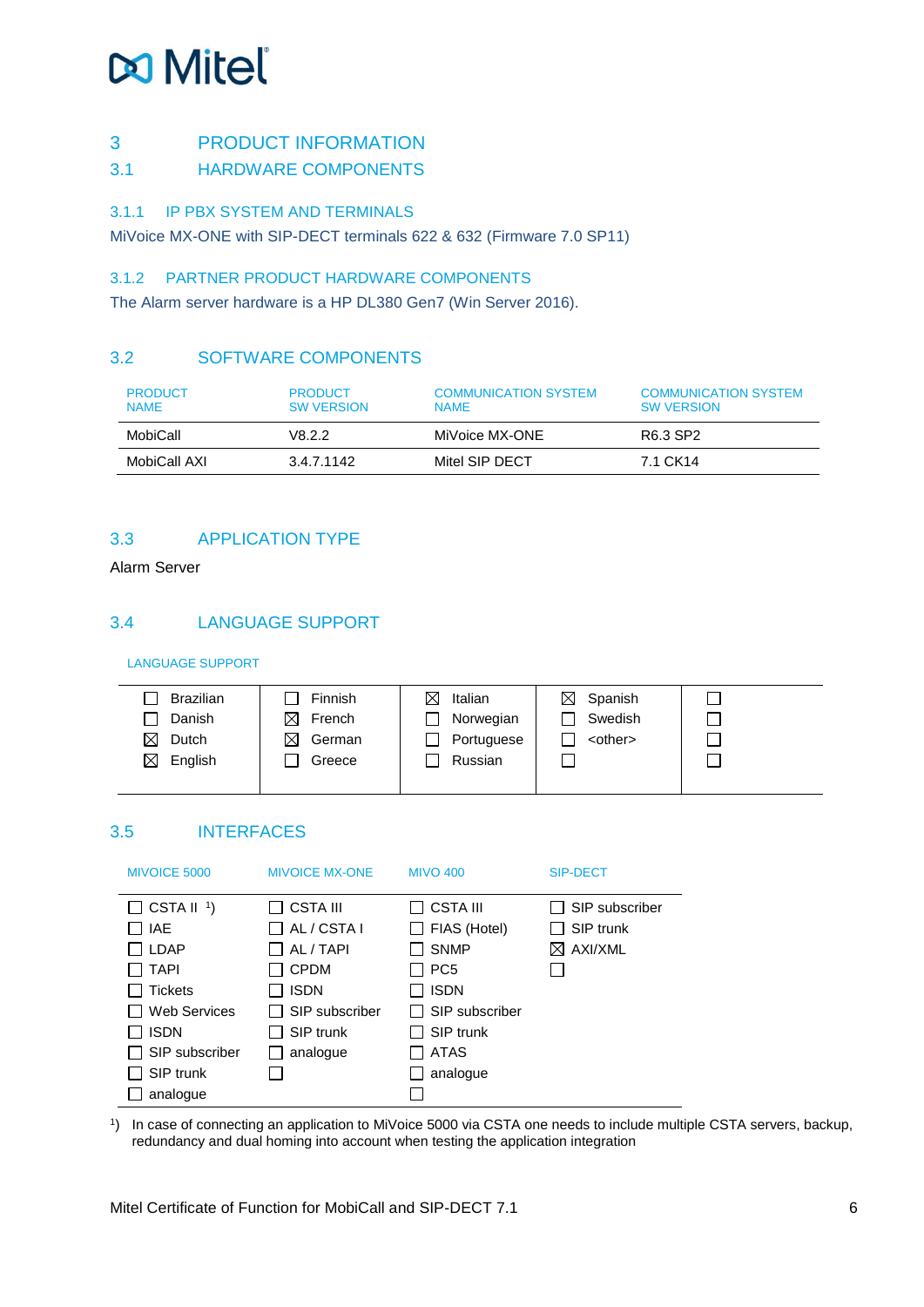# **DO** Mitel

### <span id="page-6-0"></span>4 APPLICATION OVERVIEW

#### <span id="page-6-1"></span>4.1 BRIEF DESCRIPTION OF THE APPLICATION

The Alarm Management server MobiCall centralizes the processing of all events seized by external sources (building/process control, fire alarm, network management, nurse call, etc.) and notifies the alarm organization based on the respective scenario through different communication media by SMS, phone call (VOIP), email, SNMP traps, Paging or text messages on cordless handsets (DECT/WLAN/ GSM).

#### <span id="page-6-2"></span>4.2 SYSTEM ARCHITECTURE OF APPLICATION AND VALIDATION ENVIRONMENT

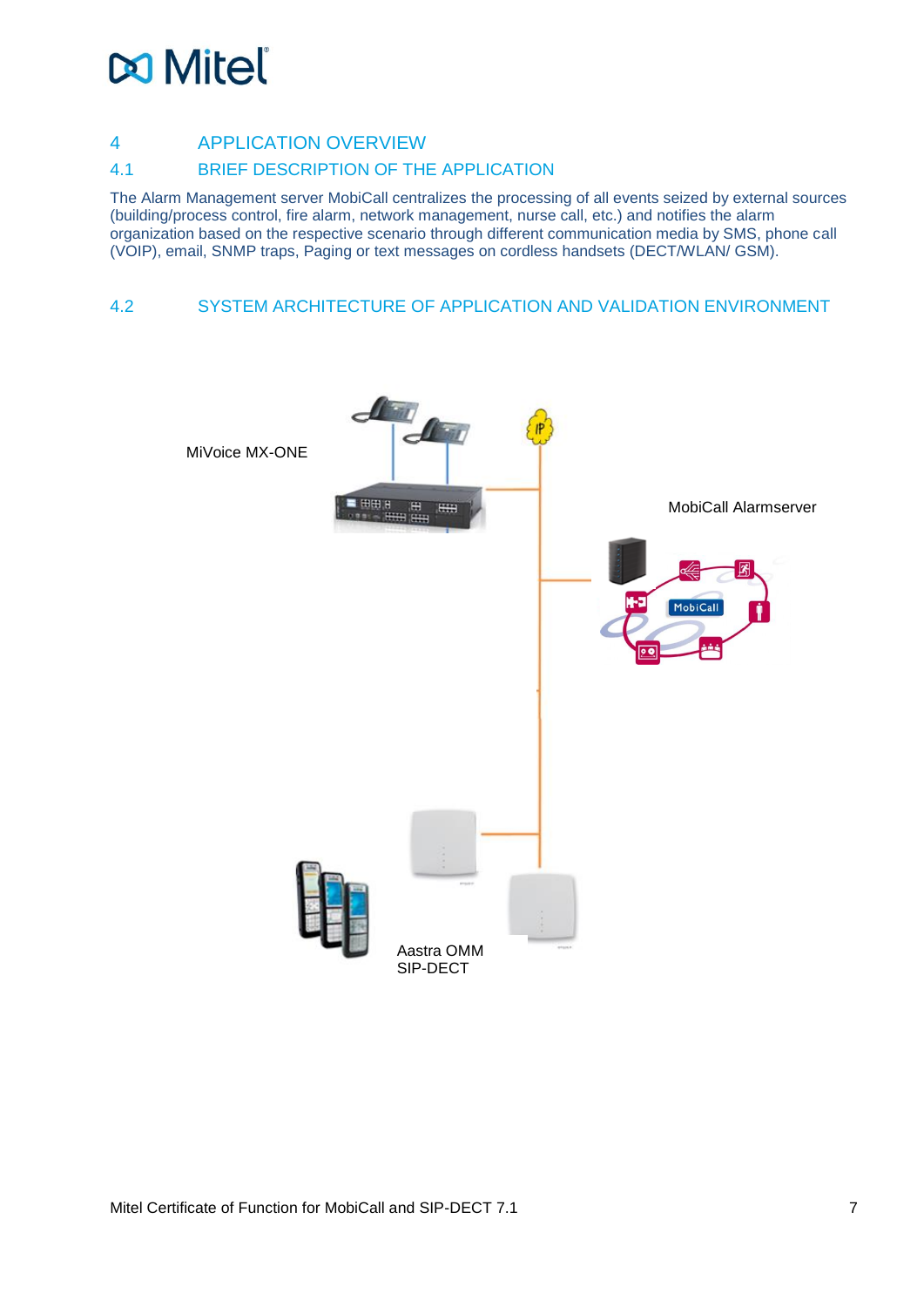### <span id="page-7-0"></span>5 INSTALLATION AND CONFIGURATION

*Any details on installation and/or configuration could be provided in a separate document.*

#### <span id="page-7-1"></span>5.1 PRE-CONDITIONS

The application is installed on the following operating systems:

| <b>APPLICATION</b> | <b>OPERATING SYSTEM</b> | <b>REMARKS</b> |
|--------------------|-------------------------|----------------|
| Server application | Windows Server 2016     |                |

### <span id="page-7-2"></span>5.2 INSTALLATION OF THE APPLICATION

- <span id="page-7-3"></span>5.3 CONFIGURATION OF THE SWITCH
- <span id="page-7-4"></span>5.4 CONFIGURATION OF THE APPLICATION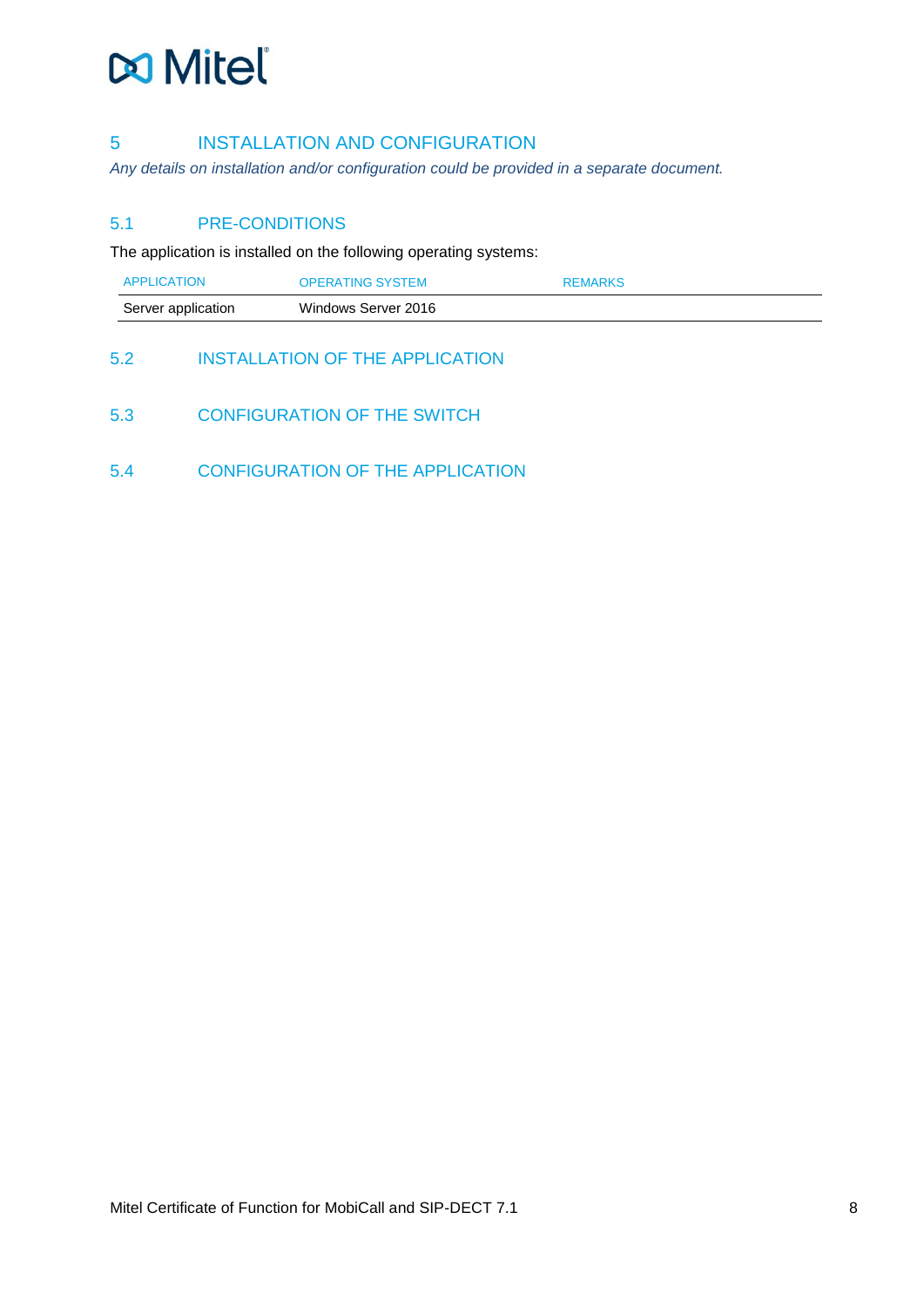# <span id="page-8-0"></span>6 TEST EXECUTION<br>6.1 ALARMING FUNCTIO

#### <span id="page-8-1"></span>**ALARMING FUNCTIONALITY**

### <span id="page-8-2"></span>6.1.1 INTEGRATION WITH SIP-DECT

| <b>Activity</b>                                                                                                                                                                                                                        | <b>Result</b> | <b>Remarks</b> |
|----------------------------------------------------------------------------------------------------------------------------------------------------------------------------------------------------------------------------------------|---------------|----------------|
| Pre-requirement for SIP-DECT setup:                                                                                                                                                                                                    | OK            |                |
| setup a SIP-DECT system with basic parameters. In addition,<br>make sure that                                                                                                                                                          |               |                |
| dynamic, unbound and fixed users are present in the<br>configuration<br>some users and user attributes include special<br>characters $(8 \leq x)$<br>the OMAXI user password should include a "&"                                      |               |                |
| have an omaxi lograw trace running in the OMM at all time to<br>validate I/O signals.<br>Check for errors detected by the OMM and<br>unexpected OMAXI connection interrupts.<br>save the log and a sysdump after testing.              |               |                |
| connect the application to a SIP-DECT system with a 2nd OMM<br>(standby) configured. verify that                                                                                                                                       | OK            |                |
| $\boxtimes$ The link recovers when the active OMM<br>fail and the 2nd OMM become active                                                                                                                                                |               |                |
| $\boxtimes$ An initial connection to the standby OMM<br>is handled by failover to the active OMM.<br>$\boxtimes$ The connection recover if the network<br>connection is interrupted for 1 and 7 minutes.                               |               |                |
| disconnect power on the active OMM<br>⊠                                                                                                                                                                                                |               |                |
| disconnect / reconnect power on both OMMs<br>M                                                                                                                                                                                         |               |                |
| send messages to verify proper function.<br>If subscriptions are initiated verify that<br>the application initiate subscriptions<br>with each failover.                                                                                |               |                |
| send message to single and multiple handsets (AXI:<br>SendMessage)                                                                                                                                                                     | OK            |                |
| verify the following parameters:                                                                                                                                                                                                       |               |                |
| $\boxtimes$ sender information (name, number)                                                                                                                                                                                          |               |                |
| callback information (if provided)<br>⊠                                                                                                                                                                                                |               |                |
| message priority<br>$\boxtimes$                                                                                                                                                                                                        |               |                |
| time and date are in the local time zone                                                                                                                                                                                               |               |                |
| $\boxtimes$ additional parameters (tone, color, )                                                                                                                                                                                      |               |                |
| send message to a handset with a full inbox (15 messages<br>received and overwrite off).<br>Verify that the Alarm Server detects and<br>handle this error appropriate.<br>(AXI: SendMessageResp)                                       | OK            |                |
| send multiple messages to one handset<br>at the same time. So the handset queue is full and the<br>application retry when queue is empty. (AXI:<br>EventMessageQueueEmpty)<br>(take handset out of coverage to force a delivery delay) | OK            |                |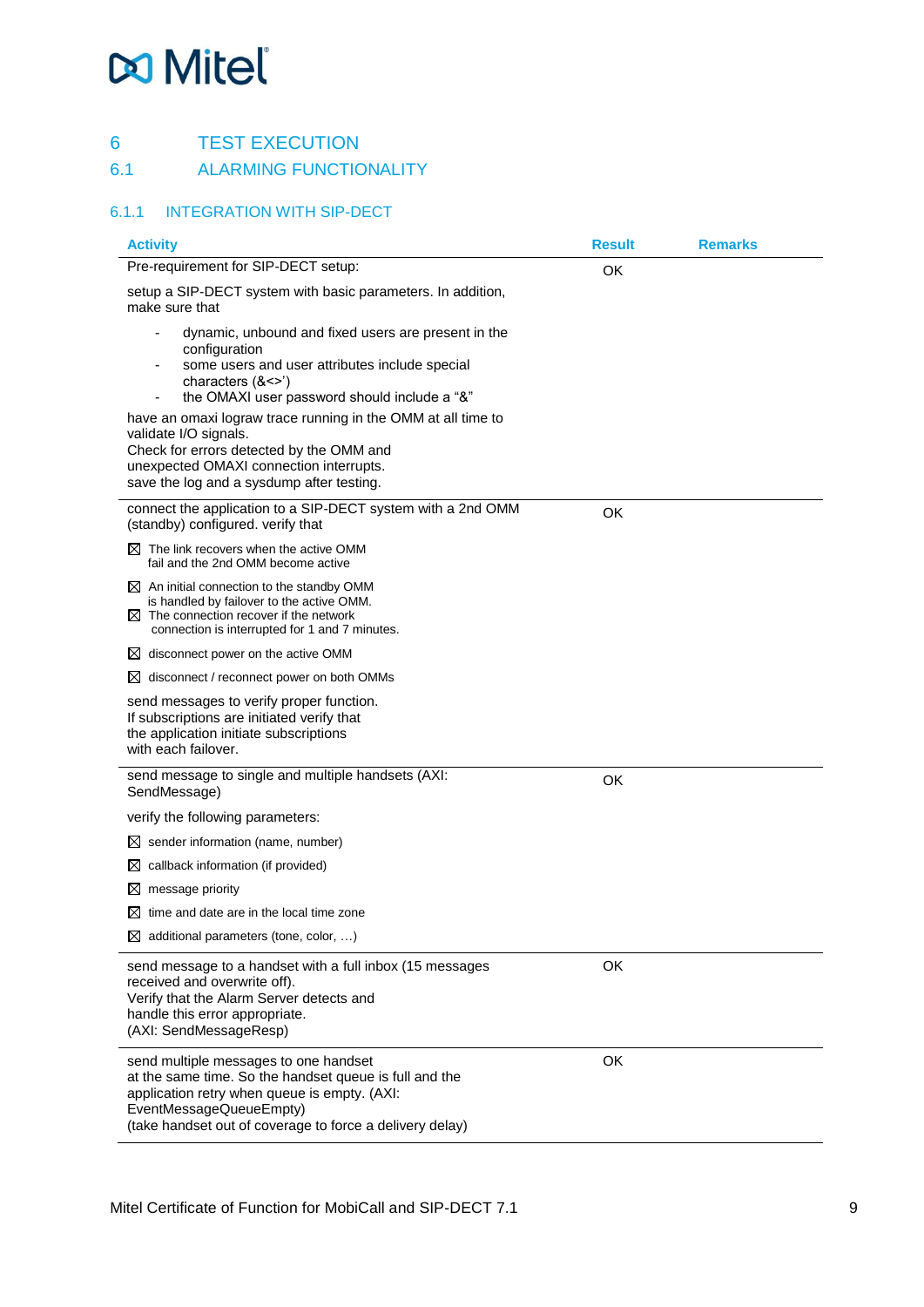| <b>Activity</b>                                                                                                                         | <b>Result</b> | <b>Remarks</b> |
|-----------------------------------------------------------------------------------------------------------------------------------------|---------------|----------------|
| verify that the Alarm Server send<br>periodic keep alive packets (AXI: Ping)<br>to the OMM. (timeout 5min)                              | OK            |                |
| verify that the message progress is detected in the application.<br>Send messages also to a group of handsets for this test.            | OK            |                |
| states:                                                                                                                                 |               |                |
| $\boxtimes$ delivered (device did receive message)                                                                                      |               |                |
| $\boxtimes$ read (user confirmation)                                                                                                    |               |                |
| $\boxtimes$ order (user confirmation)                                                                                                   |               |                |
| $\Box$ complete (user confirmation)                                                                                                     |               |                |
| (AXI: EventMessageProgress, EventMessageConfirmation)                                                                                   | <b>NS</b>     |                |
| Verify also that negative or higher-level confirmations (complete instead<br>of read) are handled by the application                    |               |                |
| delete message on handset by application<br>(AXI: DeleteMessage)                                                                        | OK            |                |
| send message with text "Support '@"ÄÜÖ&éèà"<br>to validate encoding of message text in UTF-8                                            | OK            |                |
| Verify that the application detects DECT handsets incl.<br>messaging capabilities<br>(e.g. capMessaging, trType)                        | OK            |                |
| Only if appropriate for application flow.<br>e.g. if the application show a list of handsets<br>or if a message is send to all handsets |               |                |
| Use dynamic user login / logout after the application did connect<br>to the OMM                                                         | OK            |                |
| $\boxtimes$ login a user on an unbound handset                                                                                          |               |                |
| $\boxtimes$ exchange two users between two devices                                                                                      |               |                |
| Check that the users receive messages and that<br>the right users receive the message.                                                  |               |                |
| verify that the application deletes messages<br>after the alarm scenario did end<br>especially if the handset was out of range.         | OK            |                |
| OMM queue message only for a limited time and do not queue<br>delete message requests.                                                  |               |                |
| If the application can handle alarm triggers<br>try predefined alarm triggers e.g. SOS, custom alarm triggers,<br>user monitoring,      | OK            |                |
| verify that the application detects and<br>handles silent charging if supported.                                                        | OK            |                |
| verify that a message confirmation is also handled in case the<br>OMM did restart after the message was delivered on the<br>handset     | OK            |                |
| <b>Further scenarios</b>                                                                                                                |               |                |
| If the application support further OMAXI commands e.g. locating,<br>user monitoring,                                                    | <b>NS</b>     |                |
| List all supported features in the comments.<br>Try the features by best effort                                                         |               |                |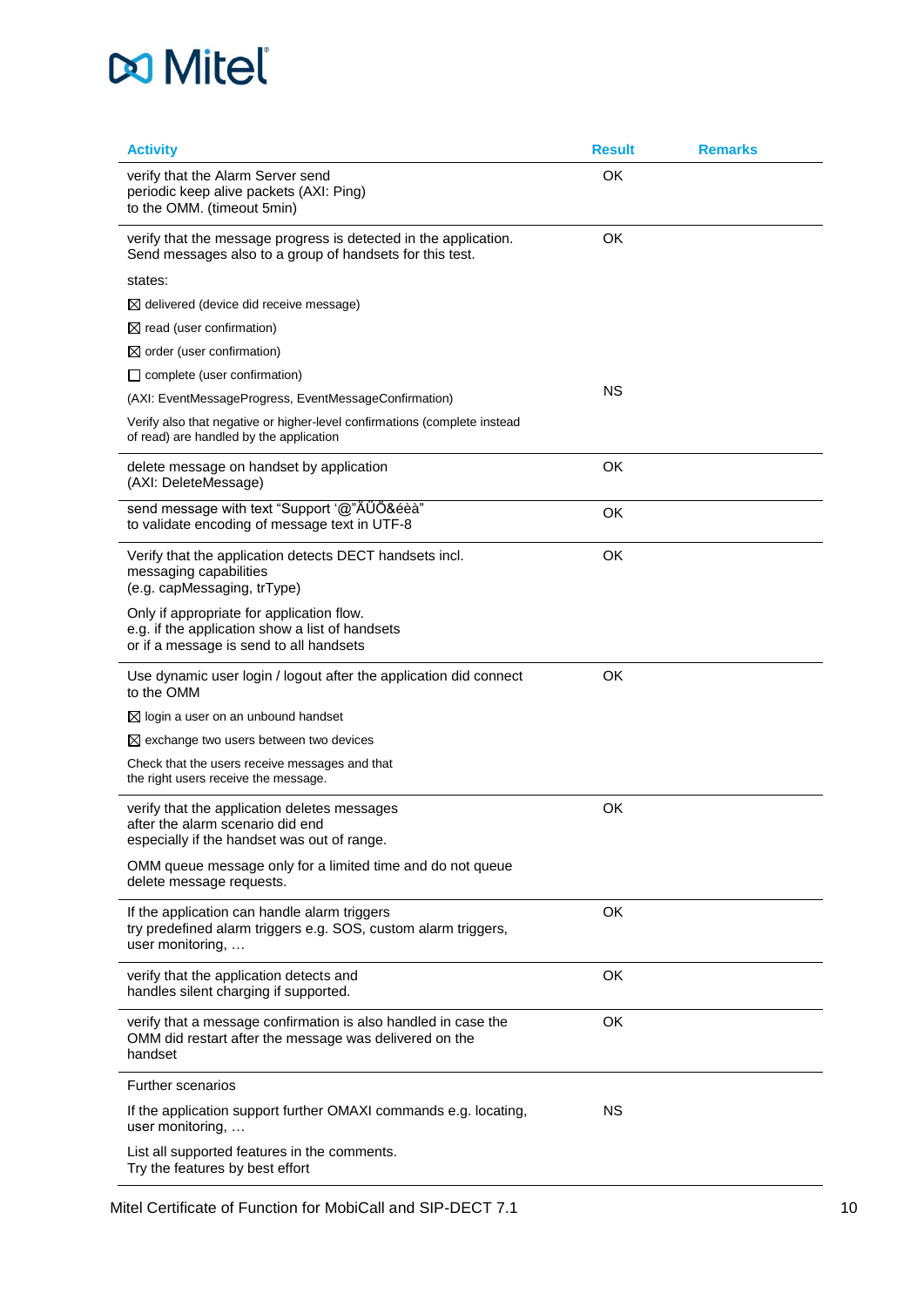| <b>Activity</b>                                                                                                   | <b>Result</b> | <b>Remarks</b> |
|-------------------------------------------------------------------------------------------------------------------|---------------|----------------|
| support of message priority's by application                                                                      | <b>OK</b>     |                |
| $\boxtimes$ info                                                                                                  |               |                |
| $\boxtimes$ low                                                                                                   |               |                |
| $\boxtimes$ normal                                                                                                |               |                |
| $\boxtimes$ high                                                                                                  |               |                |
| $\boxtimes$ emergency                                                                                             |               |                |
| $\boxtimes$ locating alert                                                                                        |               |                |
| verify that the application support at least one priority which do not<br>require a messaging license e.g. normal |               |                |
| supported recipient address types                                                                                 | OK            |                |
| $\boxtimes$ tel:                                                                                                  |               |                |
| $\boxtimes$ ppn:                                                                                                  |               |                |
| $\boxtimes$ custom prefix                                                                                         |               |                |
| supported message confirmation's<br>used by application                                                           | OK            |                |
| $\boxtimes$ delivered (device did receive message)                                                                |               |                |
| $\boxtimes$ read (user confirmation)                                                                              |               |                |
| $\boxtimes$ order (user confirmation)                                                                             |               |                |
| complete (user confirmation)<br>ப                                                                                 | <b>NS</b>     |                |